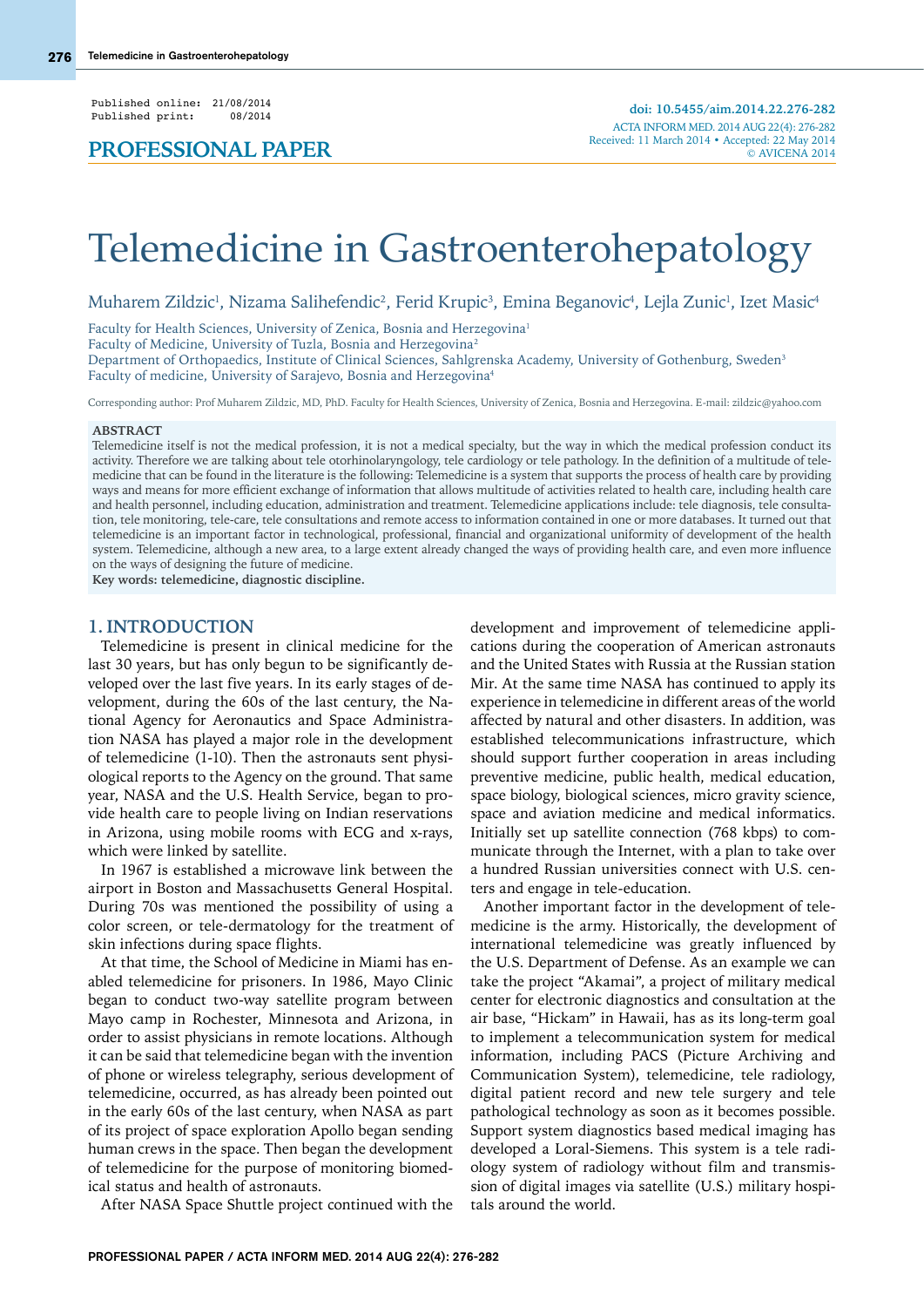Governments in developed countries today face major problems related to rising health care costs and demographic changes that have radically changed the health market. The health care systems around the world are experiencing a radical re-evaluation and reform. Objectives are usually multiple. For example, in the United States is pursued the realization of three objectives:

- Ensure universal access to health protection.
- Limit expenses growth.
- Maintain the quality.

The introduction of telecommunications technology enables sending of patient's data (instead of sending patients) at large, virtually unlimited distance. Send data to the experts who can help in solving health problems of patients in far shorter time than when instead of transmitting data the patient is transferred.

Escalating increase in health care costs attributed mainly to technological progress. Since telemedicine is expected to reduce these costs. One American study led by Arthur D. Little has shown that the introduction of electronic medical records, electronic referrals, electronic findings and video conferences can annually save more than 36 billion dollars.

The majority of active telemedicine projects are concentrated in the United States. As it is estimated that in the U.S. the costs of health care are growing about 25% in ten years (data for the period 1980 to 1990, Coles 1995), it is expected that the existing telemedicine projects before they are integrated.

Telemedicine projects are most numerous in the United States - where the federal government annually invests more than \$100 million in such projects.

Europe, namely the EU invests about 30 times less than the U.S. federal government, but the investment of various agencies and private investment within the EU are 3-4 times higher than the investment of the federal government of the United States.

Telemedicine projects covering different areas of medicine. Covering clinical, preventive, organizational or educational applications.

Regarding the state of telemedicine in some parts of the world, it can be said that the countries which comprise a large territory, are sparsely populated, are heavily involved in this business.

Australia is an example of a country which operates strongest on medical radio-communications network. Satellite links are used within the telemedicine project for the evacuation of patients (Royal Flying Doctor Service). Tele radiology, remote education and tele consultations have already become the practice in that country. The same can be said for the Nordic countries. Canada has established a teleconferencing system among universities since 1979. France in the 1984 at Telemedicine Institute (Toulouse) France established a computer network for the monitoring of infectious diseases, as well as being a pioneer in the development of health card (smart card) containing demographic and medical information about the patient, and read by a special reader that is connected to the computer. Japan is the leading country in the world when it comes to the use and development of PACS technology. Kyoto University developed the first telemedicine system to transmit images via television (HDTV), which uses ISDN standard for receiving high-resolution images.

In parallel with the increase in the number of studies on the possible use of telemedicine in the world, began the introduction of telemedicine in Croatia. At first it was just an area of scientific interest, but soon began its practical application.

The Ministry of Health established a tele radiology system in which, by means of a telecommunication system, in a unique network of 33 connected devices for computer tomography, digital subtraction angiography and magnetic resonance imaging in a total of 27 locations in 18 regional and district hospitals with a reference center in the Department of neurosurgery University Hospital Centre Zagreb (2, 3, 5, 6, 7). The system also includes 10 neurosurgical institutions that operate in seven medical centers (Zagreb, Osijek, Slavonski Brod, Rijeka, Pula, Split and Zadar) which allow the rapid exchange of information among neurosurgeons, and appropriate distribution of patients according to the degree of urgency and opportunities can be treated in closest neurosurgery institution.

The system is founded on the principles of enabling open access to the additional number of diagnostic units and functions, availability of diagnostic criteria necessary for the interpretation of the image that system conveys interactive communication and image manipulation, integrated archiving images and patient data, guaranteed confidentiality of stored data, and security training for all who use the system.

One example is the use telemedicine in internal medicine and is a project of the Croatian Academic and Research Network Teleconferencing which demonstrated the possibilities of application of telemedicine in Cardiac Pacing. Modern pacemaker has a complex diagnostic and telemetry functions that are realized by means of an external timer. Memory pacemaker allows arrhythmia monitoring and adjusting as a pacemaker also evaluation of drug therapy. In our patients every six months traveling in the center of electro stimulation for several hours to control carried out for about twenty minutes. Some failures of the system for stimulation and stimulation disorders occur so rapidly that they cannot be detected by regular inspection.

For complete safety of patients is necessary, therefore, to develop a reliable method of control at a distance. Teleconferencing has developed a prototype device in a remote outpatient programmable pacemaker and transmits ECG via Teleconferencing Network. In the center of electro workstation (client) associated with the device (server) via Teleconferencing Network, and on which the ECG monitor patients in real time and graphical interface controller of the pacemaker. Expert electro stimulation can from the center to the client to perform complete control patients at a great distance. Standard controller is connected by means of a specially developed interface with Sun Sparc workstation.

The graphical interface controller and display of ECG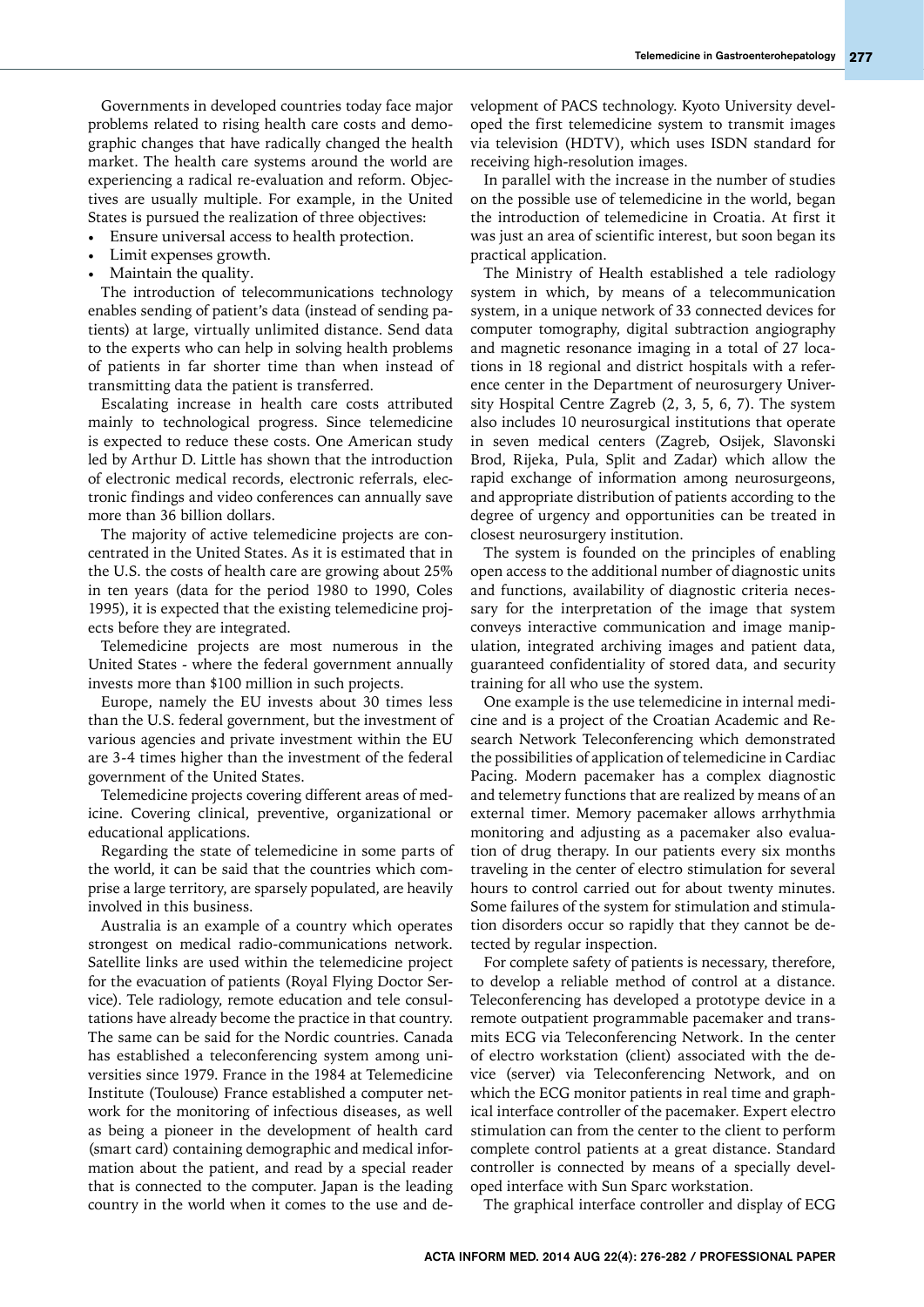in real time have been developed for the remote workstation (client) using the Java programming language. The project has demonstrated that the transmission of the ECG in real time is possible from Split to Zagreb and has successfully completed reprogramming of the pacemaker in Split from Zagreb (2, 3).

Telepathology for a number of reasons represents one of the most competitive segments of telemedicine. In Croatia, tele pathology began to develop in 1993 in the direction of the tele pathology system and in the direction of software development.

Given the circumstances to set the system works with still images and the possibility of interactive communication using ordinary telephone lines or the Internet. The development of national communication channels of higher speed (ISDN and ATM) will enable the acceleration of the whole process (2, 3).

The application of tele-pathology in Bosnia and Herzegovina (B&H) began in late 1996 the Institute of Pathological Anatomy, Faculty of Medicine in Sarajevo, in cooperation with the Department of Pathology (1, 10, 11), Faculty of Medicine in Zagreb. In this project, apart from these two institutions involved in the project was the Institute of Radiology and Oncology and Department of Ophthalmology, Clinical Center University of Sarajevo. The first steps in introducing tele-neurosurgery in Bosnia and Herzegovina started in 2005. During same year was installed Vamstec station in order to provide communication between the Department of Neurosurgery in Sarajevo and Cantonal Hospital in Travnik. Telemedicine in Bosnia and Herzegovina exist and there are more and more users, but at this time the global application is not possible without a wider involvement of all stakeholders in the health system, as well as the adequate financial support (4).

Today, many countries are faced daily with increasing health care costs and demographic changes, especially the aging of the population, leading to radical changes in health care markets. On the other hand, the spatial distribution of the population varies from country to country and even within one country.

Population of an area depends primarily on the natural environment. Greater isolation areas entail a lower population density.

Isolated areas are islands, mountain regions, regions where the human hand has not done what attracted population, on the climatic conditions, or something else.

The health care systems around the world are experiencing a radical re-evaluation and reform, especially when it comes to health systems in countries in transition.

The objectives of such re-evaluation and reform are manifold, although they may be reduced to three key ones:

- Ensure the availability of health care.
- Limit costs increase.
- Improve the quality of or at least maintain it.

The introduction of telecommunications technology to send data on the patient instead of the patient, to the large, virtually unlimited distances. Under virtually

unlimited distances are thought to date back to the distance to which the capabilities of modern telecommunications technology, which means that the patient can be even in space.

Via telecommunication links data can still be sent to experts who can help solve the health problems of patients in far less time than would be possible if the data transmitted rather than patients. In addition, the transfer or transport patients can sometimes be risky.

Escalating increase in health care costs attributed mainly to technological progress. When all the technological advances wanted to approach anyone, even those in sparsely populated areas, would require a lot of resources (equipment and personnel) that would be difficult to any country, no matter how rich and developed, could provide. Since telemedicine is expected to reduce health care costs. One American study led by Arthur D. Little has shown amazing result: the introduction of electronic medical records, electronic referrals, electronic findings and video conferences can annually save more than 36 billion dollars. Navein and colleagues in their study showed that in Europe many conventional consultations could replace tele consultations. Potential savings would amount to 3.7 million dollars for travel expenses and savings 25,000 working days–for an estimated 31,000 consultations a year.

Pilot study by Tuulonen and colleagues from Finland has shown that using tele ophthalmology in the case of glaucoma, only in travel expenses, could save about \$55 per visit.

Speed in the provision of health services and the availability of experts at home and abroad is expected to result in better service and higher quality.

Telemedicine however should not only be used as curative. Preventive telemedicine also can and should be represented in telemedicine activities. The saying "prevention is better than cure", "copied" in telemedicine activities, born tele preventive medicine. Tele preventive medicine focused towards population–education and public health measures, and efficiency can be achieved with a smaller investment than is the case with clinical telemedicine.

Education is a key element in the telemedicine infrastructure. It is not enough just to be able to use telemedicine application, it is necessary to understand the capabilities of information technology and modern information systems. It is necessary to identify the specific educational groups, for example, that the doctors/ dentists, nurses/technicians, managers in health care administrators in the health, medical informatics and general IT–specialists in the field of computer science (as recommended by the International Association for Medical Informatics - IMIA International Medical Informatics Association), and establish appropriate educational programs for each group separately.

#### **1.1. Public health telemedicine**

*Global Health Network*–*GHNet* conceived in early eighties as part of a project about diabetes in children by World Health Organization, is actually a product of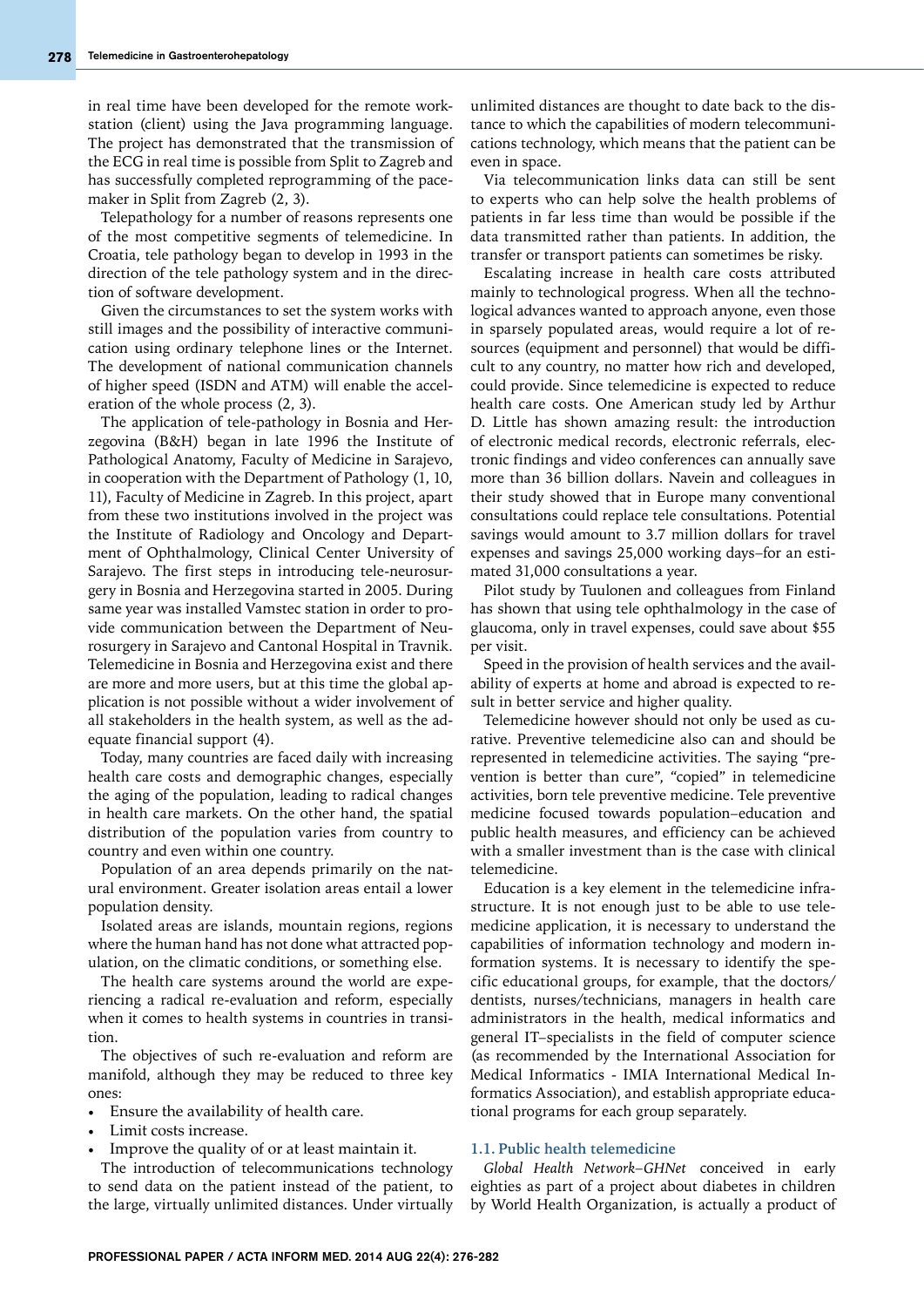the initiative of the Institute of Epidemiology, School of Public Health, University of Pittsburgh. The main setting for the construction of a global health network was as follows:

Establish a permanent international health telecommunications networks in order to improve direct communication between the medical staff in the region and beyond, to encourage the development of national telemedicine and telematics networks. Network should develop and improve medical and public health collaboration by braking down language, cultural and political/ bureaucratic barriers.

Such permanent international medical telecommunications network should provide (a) the exchange of public health information; (b) public health and other health education activities; (c) the prevention and/or mitigation of diseases and disasters, (d) planning response to outbreaks and disasters, and (e) responses/ actions on the occurrence of disease and disaster.

National and international medical and public health actions should be improved with a focus on training at the national level, particularly training in rapid assessment of the health situation after the disaster, and use of portable stations in the areas of high risk which would allow connection via satellite.

To realize the medical and public health collaboration regardless of language, cultural, political and bureaucratic barriers, and permanent international medical telecommunications networks must be developed in collaboration with WHO, Pan-American Health Organization and other inter-governmental and international non-governmental agencies with global and regional medical and other interests and responsibilities. These agencies must encourage the development of multilateral, regional and the international agreement to common action.

International telecommunications network must be technologically gradually develop. It should identify something, such as clearing center for information about new technologies and their application to global standards in telemedicine.

The result of the implementation of the network based on these settings is the website (http://www.pitt.edu/ HOME/GHNet/GHNet.html) where you can find many educational materials that provide continuing education of public health workers, students and the laity. (5, 6, 7)

## **2. TELEMEDICINE IN GASTROENTEROHEPATOLOGY**

Gastroenterology is the branch of internal medicine. Gastroenterology studying diseases of the digestive system and diseases of the esophagus, stomach, small intestine, colon, biliary tract, pancreas and peritoneum (9, 10).

#### **2.1. Tele education in gastroenterology**

Internet and the computerization of the entire society have dramatically changed the daily work and communication between people. It has developed into the most powerful knowledge base, with an unusually large amount of information available to each individual. Suffice it to mention that according to some estimates, a day on the Internet create 7 million new pages (this includes only static Web pages that are accessible to common search tools, while the overall number of new pages is even several times higher. Such expansion of the source and availability of data also influenced the development of telemedicine.

In the U.S., approximately 60 million people find "online" information about the health since the 1998, more than a quarter of gastroenterological patients searched the information about their illnesses on the web, and it is calculated that more than two-thirds in the future will use the web as a source of information. In fact, after learning from a computer, which is a novelty of the 20th century, at the beginning of the 21st century, the emphasis in education is placed on learning through the Internet. It occupies a special place in continuous medical tele education, "on-line" education or "distance learning". Specifically, continuing medical education, and its evaluation process of collecting points required for relicensing the duty of physicians who work in direct health care jobs in the world. With the help of the Internet or the Web–the most popular web service for search and display information–can bypass the limitations of previous models of continuing medical education. The traditional forms of continuing medical education, such as organizing training courses, seminars, symposia and conferences, limited by time and place of maintenance, space, performance and price (arrival of participants on the course from distant places, accommodation, absence from the workplace, financial conditions and so on). Therefore, to exploit the potential of the Internet for educational purposes is a new challenge for teachers of medicine. Today, at the Internet can find numerous websites that contain courses of continuing medical tele education in the world (e.g., eMedicine, CMEcourses or it is possible to follow the professional news via specialized web portals like GastroHep or Medscape/Gastroenterology).

With the World Wide Web, also other network services can improve and facilitate communication and education among physicians. This particularly applies to email and web forums.

Telemedicine with tele education is additionally important in diseases with high public health importance, such as diseases of the gastrointestinal, hepatobiliary and pancreatic systems.

Using the web within tele education in gastroenterology is possible in several ways. The first way is a copy of the classic medical education: view teaching materials, assessment "online" and if the user is successfully solved test, gets a certificate and the number of points according to the practice of the competent Chamber of Physicians. Another way is to visit specialized websites (Gastrohep, Gastrosource) that offer continuing medical education related to problem cases from practice. However, today's technology in gastroenterology, like video endoscopy, allows storing images in digital format on a computer and its replay. Together with other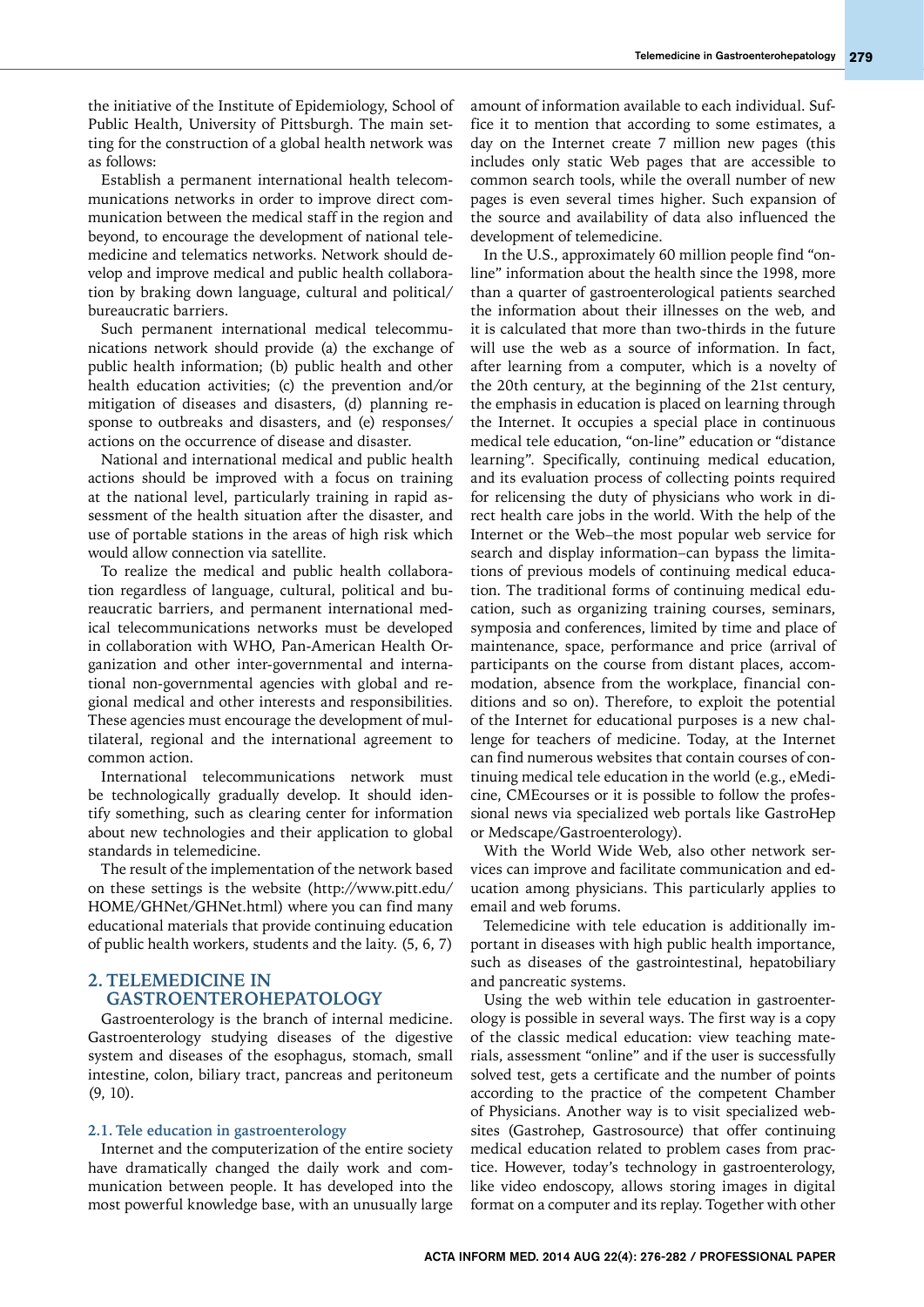clinical and laboratory relevant data, such materials can be stored on a computer connected to the Internet (Web server) and used for continuing medical education of physicians gastroenterologists. Such integration of audio-visual clinical data and their archiving the web servers make meaningful basis for electronic education in gastroenterology (8).

### **2.2. PACS (Picture Archiving and Communication System)**

Many if not most hospitals (in developed countries) applied PACS (picture archiving and communication systems) technology (9, 10). PACS is a modern, computer alternative to paper and filmed archive. It is an integrated system consisting of devices for medical diagnostics, servers, workstations for data access, computer networks that connects the system components, databases and interfaces to other systems (e.g., hospital (inpatient) and radiology information systems - HIS and RIS). They base this system on web technology allows data to be accessed from different locations within the medical facilities, as well as from remote locations outside of the institution. That system unites the functions tele-radiology service and a system for archiving, searching and viewing of medical images and patient data.

PACS stores images from different medical devices (modalities): ultrasound, magnetic resonance (MR), PET scanners, CT scanners, endoscopy (ENDO), mammograms (MG), digital radiography (DR), computed radiography (CR), nuclear medicine (NM).

PACS architecture consists of a server (a central computer) in which there is PACS software for managing medical examinations, and the client (CT scanners, PET scanners, ultrasound devices and computers). The recordings are stored in the DICOM format (standard). On client computers is DICOM viewer software that allows you to view medical images.

Recordings from CT scanners, PET scanners, and ultrasound equipment, with the help of the DICOM standard, are sent to the server using the DICOM C-Store protocol, and then the server archive footage. Server and client communicate using the DICOM protocol. Client computers with the help of special software "DICOM Viewer" allows review of medical images, and there is also the possibility of commenting findings.

Every computer in the PACS network is identified by its network address, the communication port (TCP/IP), and named. In addition to working with PACS is necessary to provide a larger capacity hard drives, as well as modern monitors, to display the images were of better quality. Monitors with 3 megapixels, are required to read standard x-ray images, and monitors with 5 megapixels are needed for review mammograms.

There are six basic elements of such a system:

- Image acquisition Acquisition of digital images requires the existence of medical devices with corresponding interface to their PACS system.
- Communication network As a basis PACS system exists communication network for transmission of

images and their associated data. The structure of the network has a decisive influence on working speed of the whole system. The network function of PACS systems requires both LAN and WAN environments.

- Image display workstation for viewing images are usually in doctor's office. They must meet certain quality. Quality of workstations is reflected in the physical characteristics of the monitor.
- Data on patients Hospital IT system of the HIS (Hospital Information System) and radiological IT system or the RIS (Radiology Information System) must have interface to a PACS system. Standard that allows is HL7. HL7 (Health Level Seven, 7th OSI Layer Protocol) is a standard for the electronic exchange of information between the medical applications on the seventh layer of the OSI model.
- Image archive The system for archiving recordings should be centralized, with support for DI-COM and HL7 standards.
- Web server An application that is located on the web server should provide access and adequate representation of data employed in the medical center and the remote users who need to enable access to all or only certain part of patient's data.

PACS is mostly used in radiology and PACS provided savings in this area are significant. Once the images were store under the radiological departments and it led to overcrowding and disorganization. Today, these recordings are kept electronically on a computer, and the savings in space is very important. Thanks to PACS, there is no more need for the preparation of expensive images, because the recordings stored on disks.

Acquisition devices and rarely communicate can make use of 10 Mb/s transmission. Workstation and server is running with 100 Mb/s. For the increasing number of computers may Gigabit Ethernet (1000 Mb/s) to replace the 100 Mb/s, but this too will improve work. What is needed is "smarter" architecture.

Closely carrying out medical consultations remotely and transfer static medical imaging. Using computer network it is possible that doctors come up with an online image storage, image sent specialists to interpret (a form of consultation on the remote), or to receive information from ambulances. In a central position in all this occupies PACS - Picture Archiving and Communications System.

The potential benefits of such systems may be the following: improved handling and use of medical imaging (i.e., reducing the possibility that the image is lost for incorrect or misguided). At UCSF have noticed that before the introduction of PACS-and between 15% and 20% radiographic images were lost, and that hundreds of other shots unviewed, improved quality of care through the interpretation of experts and reduction of costs radiological interpretation.

The main technological challenge of tele imaging is a size of static images. Typical uncompressed digital medical images have a size of about 25 kB (nuclear medicine) to 50 MB (digitized mammography), but it is often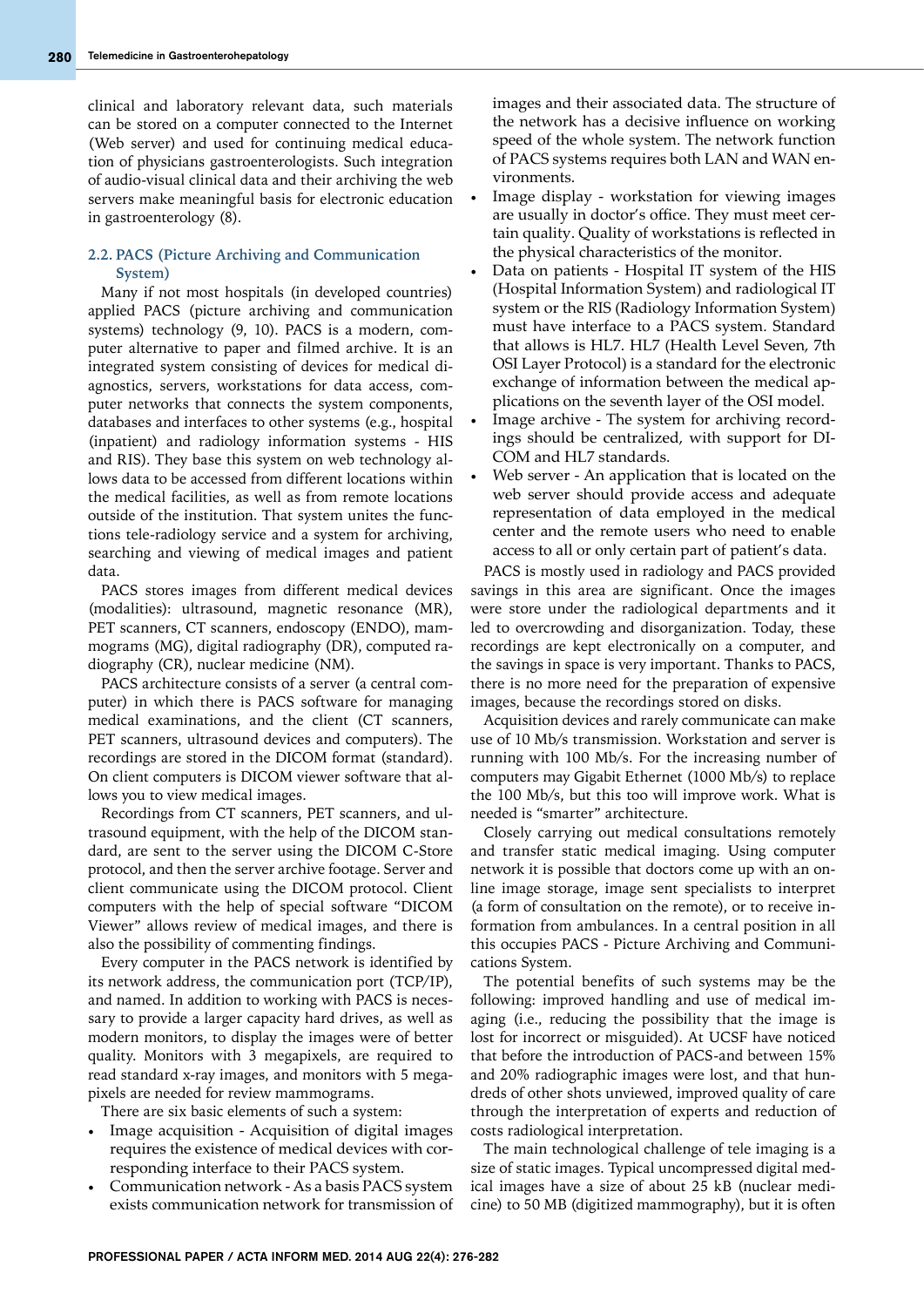necessary to do repeated recording (from different angles or to permit comparison of images from the same perspective), so that the total size of uncompressed data from 1-2 MB to almost 200 MB.

Flow required for the transmission of these images depends on several factors, in particular, is essential: the period during which the transfer must be completed and allowed the level of compression (not allowing the degradation of the image so that call into question the interpretation and diagnosis). Compression techniques without losing reducing the image size 3-4 times and compression with loss of image can be reduced 10 to 20 times without loss of diagnostic image quality in some applications.

During applications is also essential protection of data, because during transmission and storage of images must be preserved the confidentiality of the patient and the integrity of the data. Confidentiality of personal data can be achieved using the techniques of user authentication, access control and data encryption. Data integrity can be preserved (an essential feature of a digital image is that it can be easily changed) digital signature technologies. It is necessary to find compromise between these demands, costs and ease of use.

#### **2.3. DICOM standard**

DICOM standard is a set of rules that allows the exchange of medical recordings and information between computers and hospitals. Standard establishes a common language, which allows capturing of medical information, which is made using one manufacturer equipment that can be used in digital systems from other manufacturers.

DICOM is not just a file format. DICOM enables data transmission, storage and is designed to cover all functional aspects of medicine in the field of digital images. Also, the PACS information systems are always mentioned when talking about the DICOM standard. They are directly related to the DICOM standard. PACS systems are medical information systems, which are designed to store, distribute and display digital medical images. Thus, they provide an overview of medical images from CT scanners, PET scanners, ultrasound equipment, etc. It is difficult to imagine modern medicine without DICOM and PACS.

All data in the real world: the patients, studies, medical equipment, DICOM seen as objects with the appropriate properties, or attributes. DICOM calls this IOD (Information Object Definition). Thus, the IOD is a collection of attributes that describe an object. IOD patient can be: name and surname, date of birth, weight, etc. In a broader sense (patient like any other DICOM object) consists of a set of attributes, however, maintains a list of all DICOM standard attributes (more than 2000), better known as DICOM vocabulary data in order to ensure their consistency in naming attributes.

When new recordings are made, they can be transferred between different DICOM devices and applications. DICOM this process of "requirements" and "sharing" of data calls a service-rendering model, in

which the DICOM applications provide services to each other. DICOM these associations calls SOP (Service-Object Pairs) and regroup them in the SOP classes. For example, keeping the CT images from a digital CT scanner for digital PACS archive, reports CT to SOP for storage. The CT scan is a DICOM IOD (DICOM object data).

CT scanner service calls for storing the archive, and then the archive provides a service for storing to a scanner. The difference between the service request and service that provide services, called DICOM Service Class Users (SCU) and Service Class Providers (SCP). In this example, the CT scanner is a user - SCU and a digital archive is a server–SCP.

Each network exchange between SCU and SCP is called association. Each network data transmission begins with the establishment of associations–DICOM conversation when two applications exchange data. Many DICOM devices, and applications, produced by different manufacturers, and therefore it are important that any DICOM device is accompanied by its DICOM report about the conformation of the manufacturer. This report explains that SOP services the device supports, and to what extent (if supported by the SCU or SCP or both services). So DICOM report on conformation presents basic instruction on any DICOM device. For example, if a hospital buys a digital archive that supports only service for storage (CT Storage SCU), and is not supported by the SCP service for storage (CT Storage SCP), the hospital will not be able to store CT images. The digital archive will not be able to provide CT services for storage (9, 10, 11, 12).

Conformance Statements are critical for interoperability, which is the main purpose of the DICOM standard. They provide important information for implementation and integration in order to establish interoperability between applications. In the event that interoperability is not established, may be of importance for finding potential causes.

Organization of the DICOM has defined by the minimum necessary requirements for suitability to standard and method of reports implementation as described in Conformance Statements. This document does not provide any information about testing and validation, as well as on the selection of optional features, class of service, or information objects for a specific device. The choice of components in DICOM standards that could be useful in the implementation depend on the application. DICOM information objects or formal definition of information objects (IODs) are used for the description of real objects. The patient is by definition a person who receives or is registered to receive health care services, or is the subject of one or more studies for any purpose, such as clinical research. If the patient is a real object that we want to describe the use of the DICOM standard, it is necessary to define the IOD patient or set of attributes (ID (identification) number, name, sex, height, weight, etc.) that represent the structure of DICOM patient adapted environment. These attributes are, still, confer specific value, which is determined by